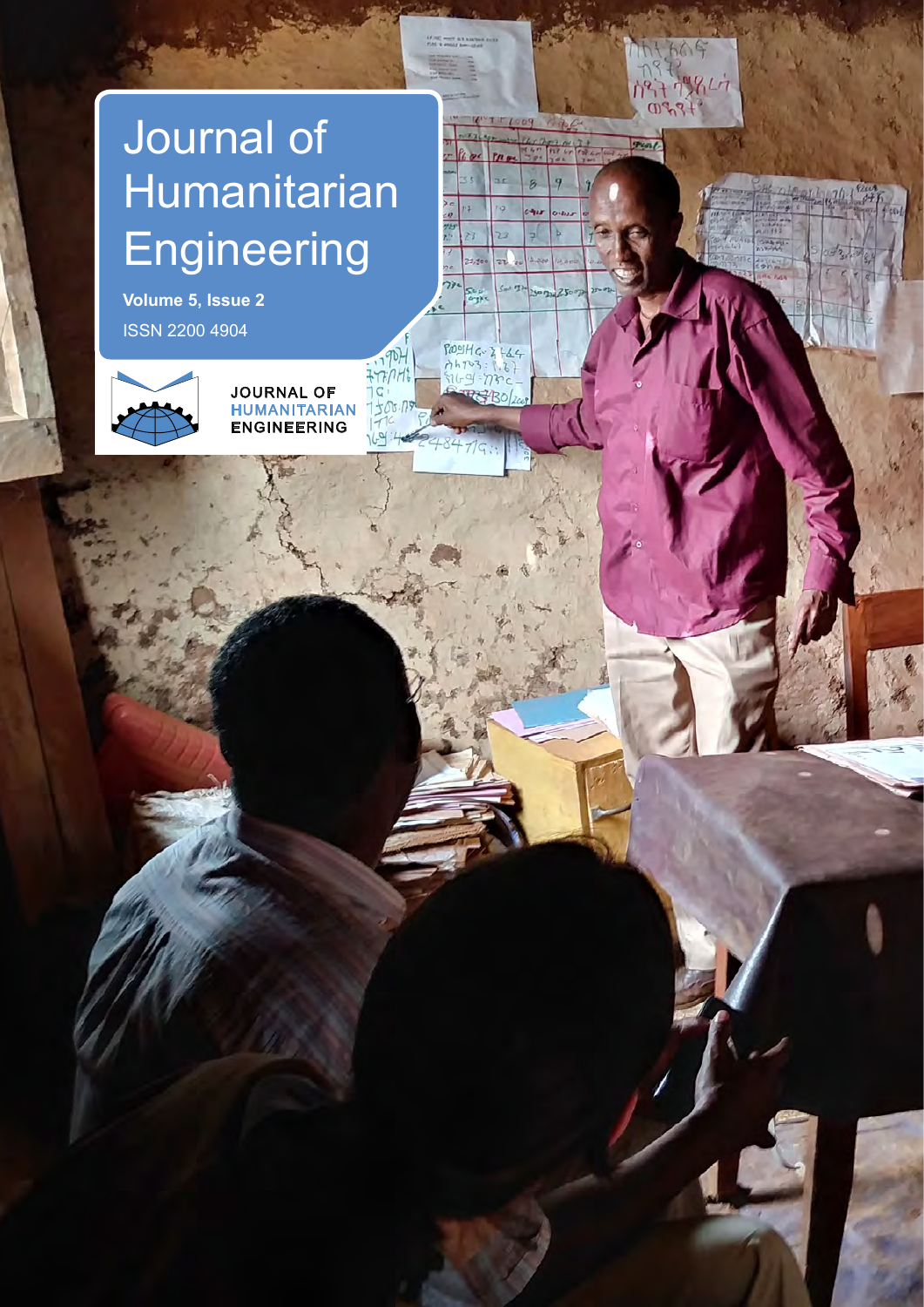



## Journal of Humanitarian Engineering (JHE)

The Journal of Humanitarian Engineering (JHE) is an open access publication that publishes outcomes of research and field experiences at the intersection of technology and community development. The field of "humanitarian engineering" describes the application of engineering and technology for the benefit of disadvantaged communities. The field spans thematic areas from water to energy to infrastructure; and applications from disability access to poverty alleviation. The JHE aims to highlight the importance of humanitarian engineering projects and to inspire engineering solutions to solve the world's most pertinent challenges.

For more information, visit: www.ewb.org.au/journal.

EDITOR-IN-CHIEF

PRODUCTION EDITOR

ASSOCIATE EDITORS

Dani Barington

Emilia Wisniewski

Cristian Birzer Scott Daniel Tony Marjoram Paul Medwell

Amira Haruwarta

### PRODUCTION ASSISTANT

PUBLISHING

Engineers Without Borders Australia

## INDIGENOUS AUSTRALIAN ACKNOWLEDGEMENT

EWB respectfully acknowledges the Traditional Owners of the Country on which we work. To learn more about our commitment to reconciliation, read EWB's Reconciliation Action Plan.

Cover photo:

The town water utility in the Southern Nations, Nationalities, and Peoples' Region of Ethiopia manages a water system designed for 2000 people, but due to recent urbanization must shift the distribution to intermittently serve the population of 5100. Mantegabtot Negash, the utility manager, says "with better administration and institutional change, we could have support for our utility so as to fully address the water problems that we are encountering." (Credit: K. Pugel)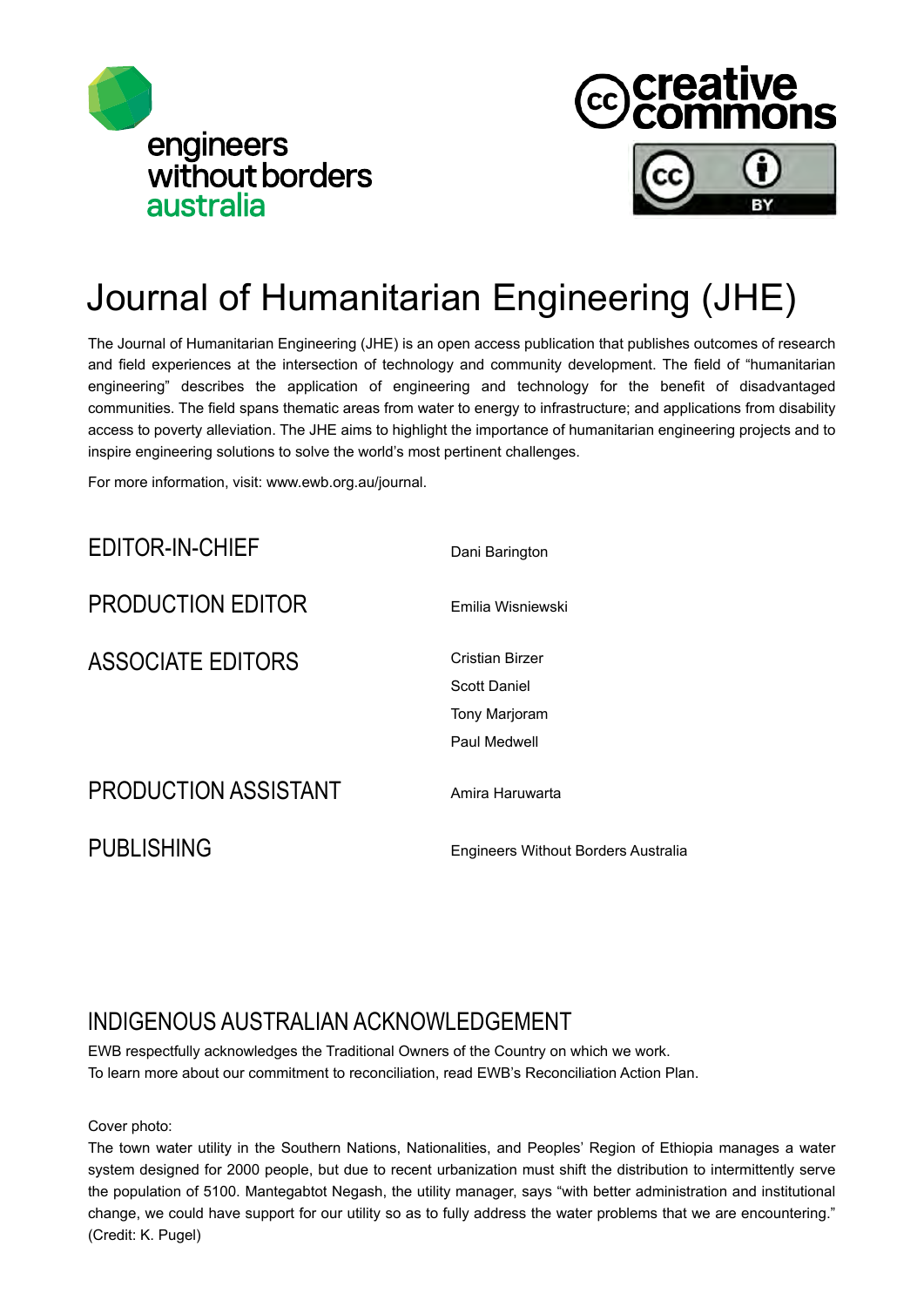





#### Journology HUMANITARIAN Small is Still Beautiful - Appropriate Technology and Humanitarian Engineering **Guest Editorial**

I volunteered this Guest Editorial, on the background of humanitarian engineering in appropriate technology and associated philosophy, to present a sense of history to those not around or aware of the activities of the appropriate technology (AT) 'movement' in the later 1960s and 70s. Despite the fact it has been said that "If you remember the '60s, you really weren't there" (although nobody can remember who first said this), and that "appropriate technology is dead", the philosophy and much of the technology that fires humanitarian engineering lives on from the 1960s.

The AT philosophy was epitomised in E.F. Schumacher's *Small is Beautiful: A Study of Economics As If People Mattered* (1973), which champions smaller scale, appropriate technologies to promote sustainable development and empower people. This became one of the most influential books of the 1970s. However, ideas often fail to cross the generations, and many younger engineers are not aware that *Small is Beautiful* was actually a book promoting AT.

I have enough brain cells left from my undergraduate mechanical engineering days in the late 60s and 70s to remember my excitement at discovering AT and the fact that engineering could be vital in addressing the famines, food and energy crises of that time, and got turned on, as they used to say, to AT. I took a year out to go to India and then back to Manchester to do a Masters degree and work in Science and Technology policy. After that I went to work in technology and development at the University of the South Pacific in the 1980s, then to the International Development Technologies Centre at the University of Melbourne, before joining UNESCO in 1993, becoming responsible for the Engineering Programme from 2001 to 2011. My interest in AT continued all along - see *Island Technology: Technology for Development in the South Pacific* (Marjoram, 1994) and *Engineering: Issues, Challenges and Opportunities for Development* (UNESCO, 2010) – the first-ever international report that became one of UNESCO's top publications. I then returned to Australia and the chance to get my hands dirty again. I hope this editorial helps bridge the generation gap with the fascinating background to humanitarian engineering, as best I can remember.

Contrary to some reports, AT is not dead - the idea and technologies are as relevant today as they were in the 1960s, if not more so, given the challenge of climate change, and have also moved on, particularly in response to the need for sustainability. Interest in AT developed in the post-war period of decolonisation and development, against a background of cold war tension and increasing concern for "peace, not war". Appropriate Technology refers to technology and applications that are socially, culturally, economically, environmentally and sustainably appropriate for everybody - "if it's not appropriate for women, it's not appropriate", as emphasised at the Tech and Tools NGO Forum of the World Conference at the United Nations Decade for Women in 1985. Appropriate Technology includes water supply and sanitation, housing, transport and communications, food production and processing and energy systems, such as water pumps, improved toilets and cooking stoves. This contrasts with technology that is inappropriate on these grounds – that may not fit social and cultural values, may be unaffordable for many, may be unsustainable in terms of resource use and or may cause environmental pollution.

Appropriate Technology was also referred to as alternative and intermediate technology, although where AT generally applied to applications around the world, alternative and intermediate technology usually referred to applications in developed countries, particularly environmentally friendly technological alternatives to the development of larger scale industries and nuclear power. Appropriate and alternative technology referred not only to technology, but also to technological choice and the underpinning philosophy and 'movement' that arose. Not for nothing was a seminal book of the time titled *Alternative Technology and the Politics of Technical Change* (Dickson,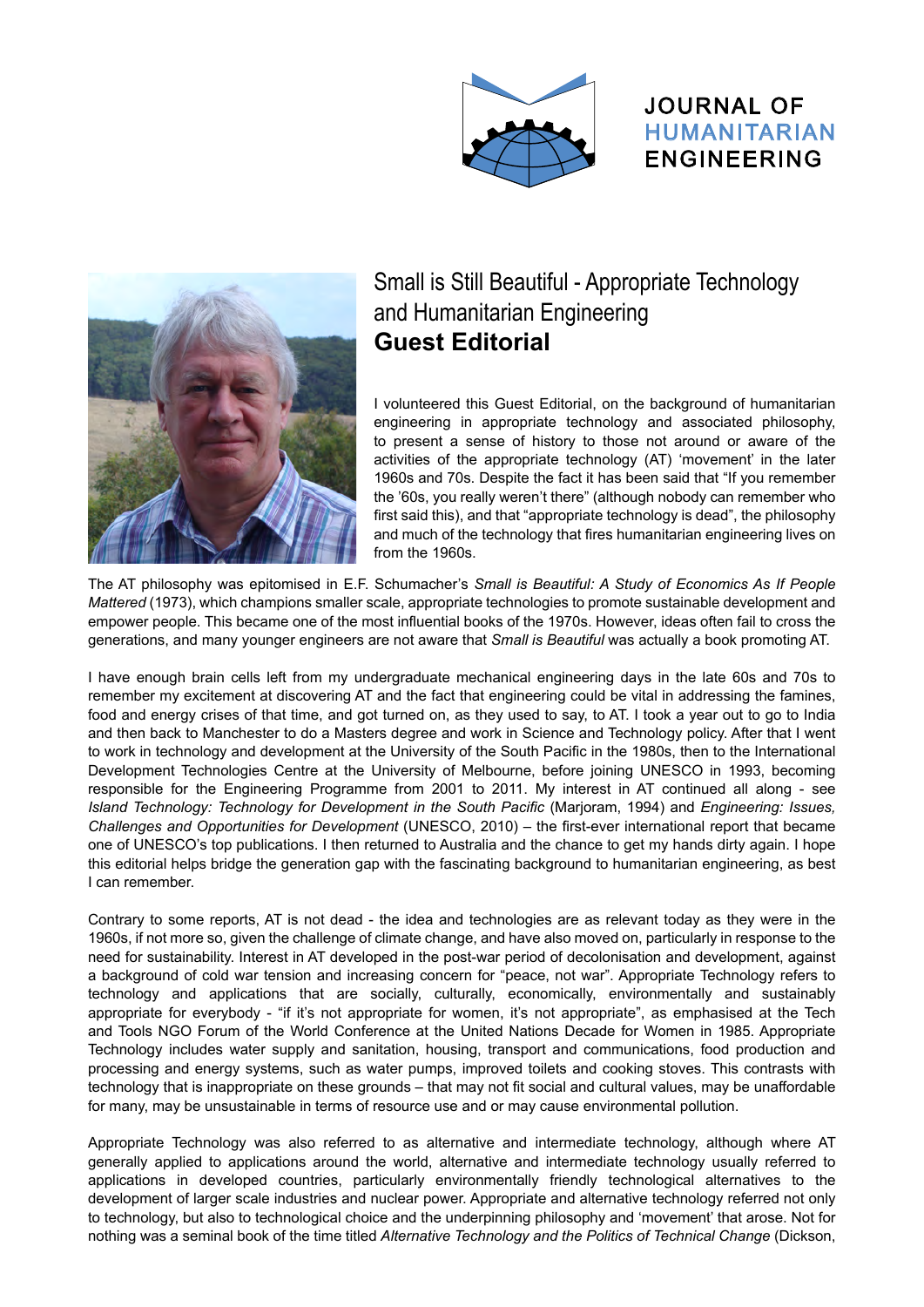

#### JOURNAL OF HUMANITARIAN ENGINEERING

and the social shaping of technology – while technology shapes society, technology policy also enables the social shaping of technology, in such areas as government support of renewable energy, rather than nuclear power, or<br>the aremation of emaller each technology energy idea for village development. There were your much a focus on technology 'for the people', rather than for profit. This related to concern regarding the potential negative impact on 1974). The focus on the politics of technical change reveals the increasing interest in technology choice and policy, the promotion of smaller scale technology appropriate for village development. There was very much a focus on people of technology for profit, acknowledging that it is not technology that puts people out of work, but the decisions of corporations to develop and use certain technologies.

Appropriate technology developed in the 1970s, with the growth of interest, organisations and publications. One of the stimuli to the development of AT was the publication of *Small Is Beautiful* -as Schumacher noted, "Give a man a fish, and you feed him for a day, teach him to fish and feed him for life ... but teach him to make his own fishing tackle and you have helped him become self-reliant and independent" (1973). Schumacher was one of the founders of Intermediate Technology Development Group (ITDG, UK) in 1966 (which became Practical Action in 2005). Other early organisations included the Swiss Centre for Development Cooperation in Technology and Management (SKAT), German Appropriate Technology Exchange (GATE), Groupe de recherche et d'échanges technologiques (GRET, France), Volunteers in Technical Assistance (VITA, USA) and Technology Transfer for Development (TOOL, Holland). These were joined by others including the Centre for Alternative Technology (UK), Engineers Against Poverty (UK), Appropriate Technology Asia, Appropriate Technology Africa, Program for Appropriate Technology in Health (PATH), Center for Appropriate Technology (GrAT, Austria), Aprovecho (US), Alternative Technology Association and Centre for Appropriate Technology (CAT, Australia), National Centre for Appropriate Technology (US), Appropriate Technology Association (Thailand), the Asian Alliance of Appropriate Technology Practitioners (APPROTECH ASIA). More recent interest includes the increasing number of Engineers Without Borders (EWB) groups around the world. Publications have included books, magazines and journals such as Appropriate Technology and Waterlines, published by ITDG, VITA's *Village Technology Handbook and Appropriate Technology Sourcebook*, 'Undercurrents' (which did much to promote alternative technology in the UK in the 1970s), and the *Whole Earth Catalogue*, published in 1968-72 and onward. Some of the original organisations, magazines and journals continue.

Interest in AT declined in the 1980s, due particularly to cuts in overseas aid and increasing donor interest in free-market structural adjustment and privatisation, as well as hostility due to perceptions of AT as second best, 'poor person's' technology that restricted development, especially in India (where there was a focus on high-tech industrialisation, despite the Gandhian tradition of smaller scale, homespun technology). In recent years, however, India has reversed this view, acknowledging the importance of AT in the village context. Other reasons for the decline related to limited funding and institutional support, difficulties of innovation and technical transfer in tackling rural poverty - while AT was always focused on the grass roots, bottom of the pyramid, this connection was not always made (hopefully open source access to AT knowledge will help bridge this gap). Also, some technologies were less than appropriate in their place of origin, let alone when transferred to other countries and cultures. Whilst AT has attracted alternative thinkers, visionaries and supporters around the world, it is not without its share of egotists and charlatans. This has given AT a bad name, emphasising the need for good technology choice and decision-making.

The market-based approach to technology and innovation to address poverty in the 1980s included such initiatives as International Development Enterprises (iDE), founded in 1981 by Paul Polak, who declared in a 2010 blog that AT was dead. This was somewhat premature, as AT had developed in terms of ideas and technology, with an increasing focus on innovation and the introduction of technology, including marketing, and moved on in the 1980s (see *Small Is Working: Technology for Poverty Reduction*, UNESCO, ITDG, TVE, 2003). As noted, the technology and philosophy is as important today as it was in the 1960s. In the 1980s there was increasing interest in social, cultural, economic and environmental sustainability, with the creation of Ingenieurs Sans Frontieres in France in 1982, and the development of engineering and technical support for humanitarian aid in post-disaster and post-conflict emergencies, with the creation of RedR in the UK in 1980, (see *Engineering in Emergencies: A Practical Guide for Relief Workers*, Davis & Lambert, 2002).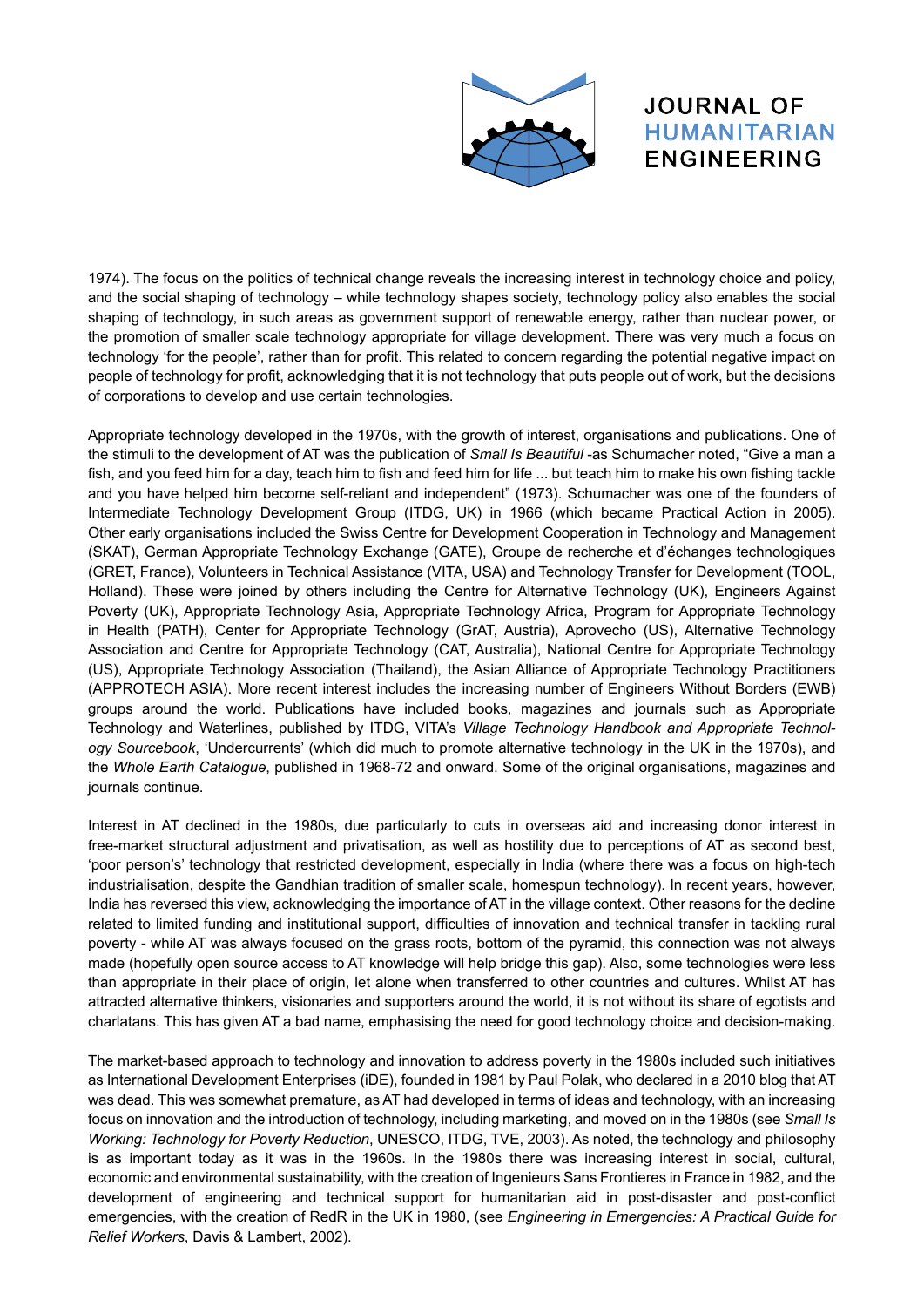

#### JOURNAL OF HUMANITARIAN ENGINEERING

information between the AT fraternity and those working at the grass roots. In the 1960s and 1970s this consisted<br>mainly of printed material in magazines and books, mainly in English, that recely resehed the grass resta. T Humanity of printed indicital in inagualities and section, manny in English, that rarely redefied the grace rector. The development of the internet in the 1990s provided an ideal platform for the dissemination of informati humanitarian engineering, but this remained a largely unfulfilled promise until the creation of internet open source AT One constraint for the innovation and the introduction of AT related to the availability and communication of mainly of printed material in magazines and books, mainly in English, that rarely reached the grass roots. The material by groups such as Practical Action, Appropedia, Akvo Foundation, Centre for Alternative Technology, Center for Development Alternatives, Open Source Ecology, Village Earth, Engineers Without Borders and Engineering for Change (E4C) in the US.

Interest in the application and philosophy of AT can therefore be seen to be enjoying a resurgence, with increasing concern regarding the need for sustainability and the development of humanitarian engineering. This is a welcome sign, because the development of humanitarian and sustainable engineers, technology and philosophy is vital if humanity is to address climate change and have a sustainable future on planet Earth. This will require motivation and the development of better links and communication between people, appropriate technologies and associated information and resources, better knowledge of what works in what situations, and importantly, what does not. This in turn will require the development and application of AT choice, transfer and policy. It will also require the greening of engineering, engineering education and institutions and the development and support of AT and humanitarian engineering organisations at national and international levels. It will also require the development of journals such as the Journal of Humanitarian Engineering to encourage the publication and dissemination of such information and ideas.

#### **Tony Marjoram**

PhD, CPEngR, FIEAust, MIEEE

#### **References**

Davis, J, Lambert, R, 2002, *Engineering in Emergencies: A Practical Guide for Relief Workers*, ITDG Publishing, London.

Dickson, D, 1974, *Alternative Technology and the Politics of Technical Change*. Collins, Glasgow.

Marjoram, T, 1994, *Island Technology: Technology for Development in the South Pacific.* ITDG Publishing, London.

Schumacher, EF, 1973, *Small is Beautiful: A Study of Economics As If People Mattered*. Blond and Briggs, London.

UNESCO, ITDG, TVE, 2003, *Small Is Working: Technology for Poverty Reduction*. UNESCO, Paris.

UNESCO, 2010, *Engineering: Issues, Challenges and Opportunities for Development.* UNESCO, Paris.